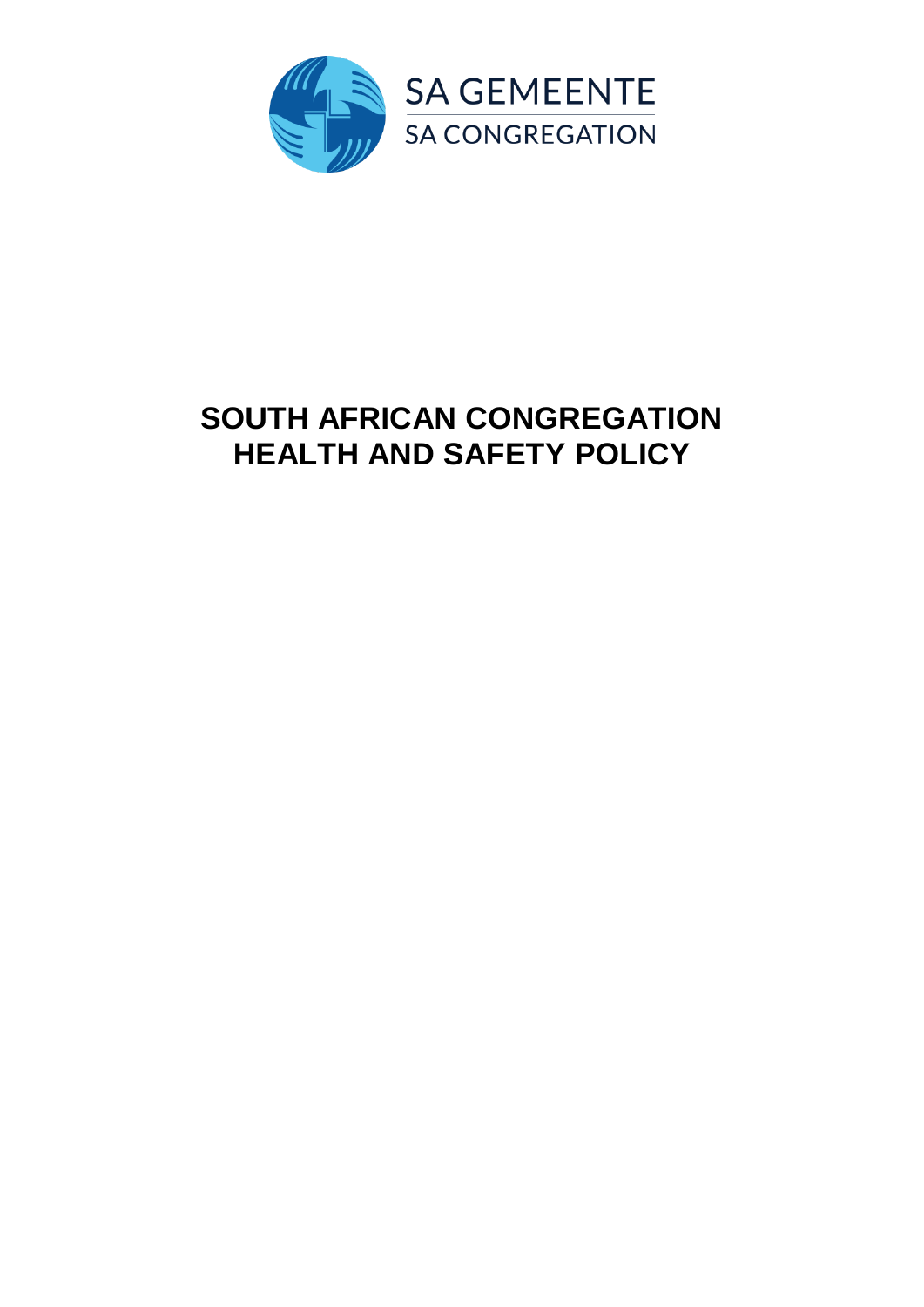

## **CHURCH DETAILS**

**Name:** South African Congregation - London (hereafter, "The Church")

**Address:** 31 Jewry St London EC3N 2ET

**Tel No:** 01892 526888 **Email address:** info@sagemeente.com

**Denomination/Organisation** Inter denominational

## **Health and Safety Policy**

## **Purpose of policy**

- 1. The South African Congregation (the **Employer**) takes health and safety issues seriously and is committed to protecting the health and safety of its staff and all those affected by its business activities and attending its premises. This policy is intended to help the Employer achieve this by clarifying who is responsible for health and safety matters and what those responsibilities are.
- 2. This is a statement of policy only and does not form part of your contract of employment. This policy may be amended at any time by the Employer in its absolute discretion. The Employer will review this policy at regular intervals to ensure that it is achieving its aims effectively.

## **Who is responsible for workplace health and safety?**

Achieving a healthy and safe workplace is a collective task shared between the Employer and staff. This policy and the rules contained in it apply to all staff of the Employer, irrespective of seniority, tenure and working hours, including all employees, directors and officers, consultants and contractors, casual or agency staff, trainees, homeworkers and fixed-term staff and any volunteers. Specific responsibilities of staff are set out in the section headed "Responsibilities of all staff" below.

## **Employer responsibilities**

The Employer is responsible for:

- a. taking reasonable steps to safeguard the health and safety of staff, people affected by the Employer's business activities and of people visiting its premises;
- b. identifying health and safety risks and finding ways to manage or overcome them;
- c. providing a safe and healthy place of work and safe entry and exit arrangements, including during an emergency;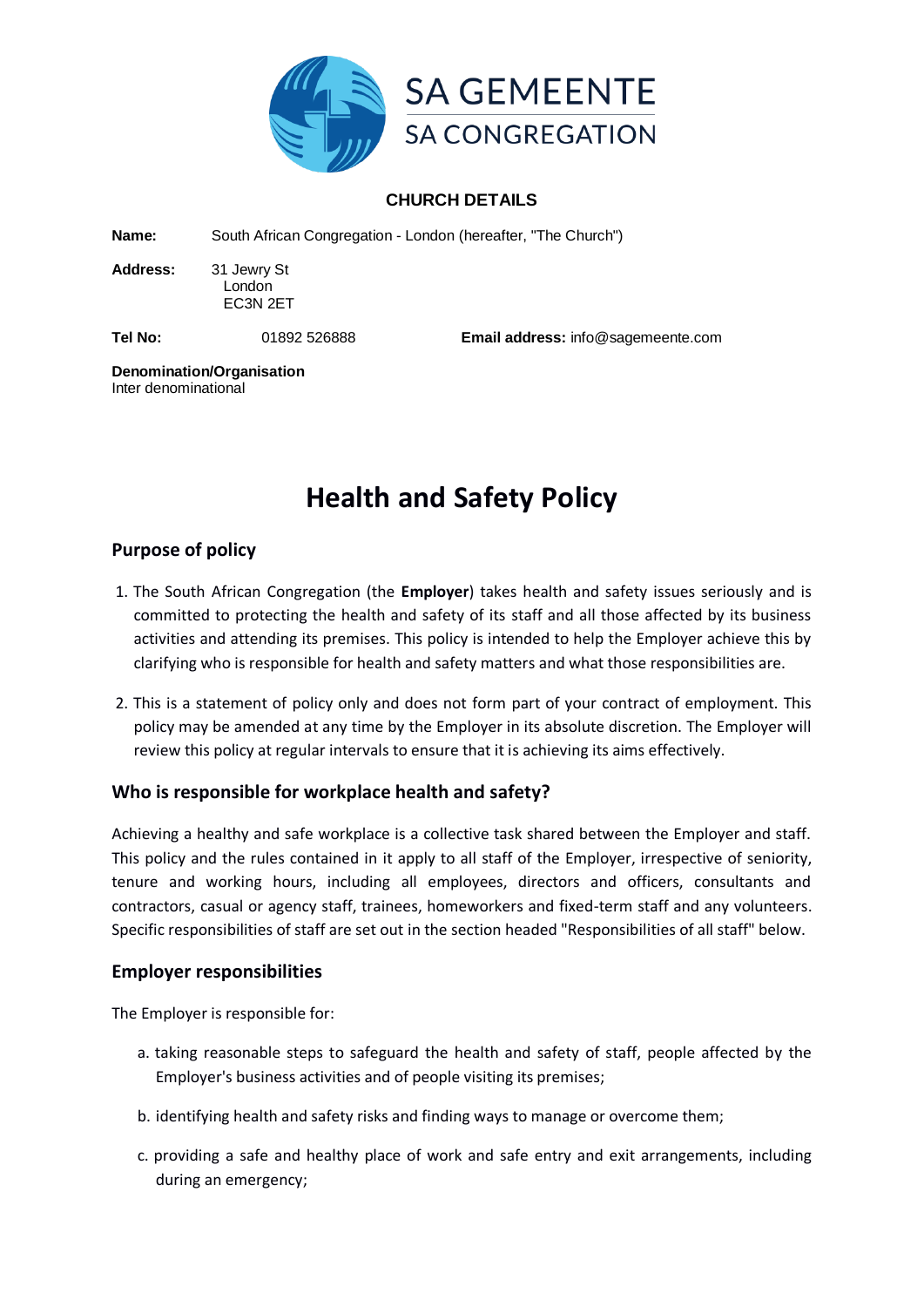

- d. providing and maintaining safe working areas, equipment and systems and, where necessary, appropriate protective clothing;
- e. providing safe arrangements for the use, handling, storage and transport of articles and substances;
- f. providing adequate information, instruction, training and supervision to enable all staff to do their work safely, to avoid hazards and to contribute positively to their own health and safety at work. The Employer will give you the opportunity to ask questions and advise who best to contact in respect of those questions, if you are unsure about how to safely carry out your work;
- g. ensuring any health and safety representatives receive appropriate training to carry out their functions effectively;
- h. providing a health and safety induction and appropriate safety training to your role;
- i. promoting effective communication and consultation between the Employer and staff concerning health and safety matters and will consult with staff directly relating to health and safety;
- j. if an epidemic or pandemic alert is issued, providing instructions, arrangements and advice to staff as to the organisation of business operations and steps to be taken to minimise the risk of infection; and
- k. regularly monitoring and reviewing the management of health and safety at work, making any necessary changes and bringing those to the attention of all staff.
- 3. The board of directors of the Employer has overall responsibility for health and safety and has appointed the Office Manager as the Principal Health and Safety Officer with day-to-day responsibility for health and safety matters.
- 4. Any concerns about health and safety matters should be notified to the Principal Health and Safety Officer.

## **Responsibilities of all staff**

#### **General staff responsibilities**

All staff must:

- a. take reasonable care for their own health and safety and that of others who may be affected by their acts or omissions;
- b. co-operate with the Principal Health and Safety Officer and the Employer generally to enable compliance with health and safety duties and requirements;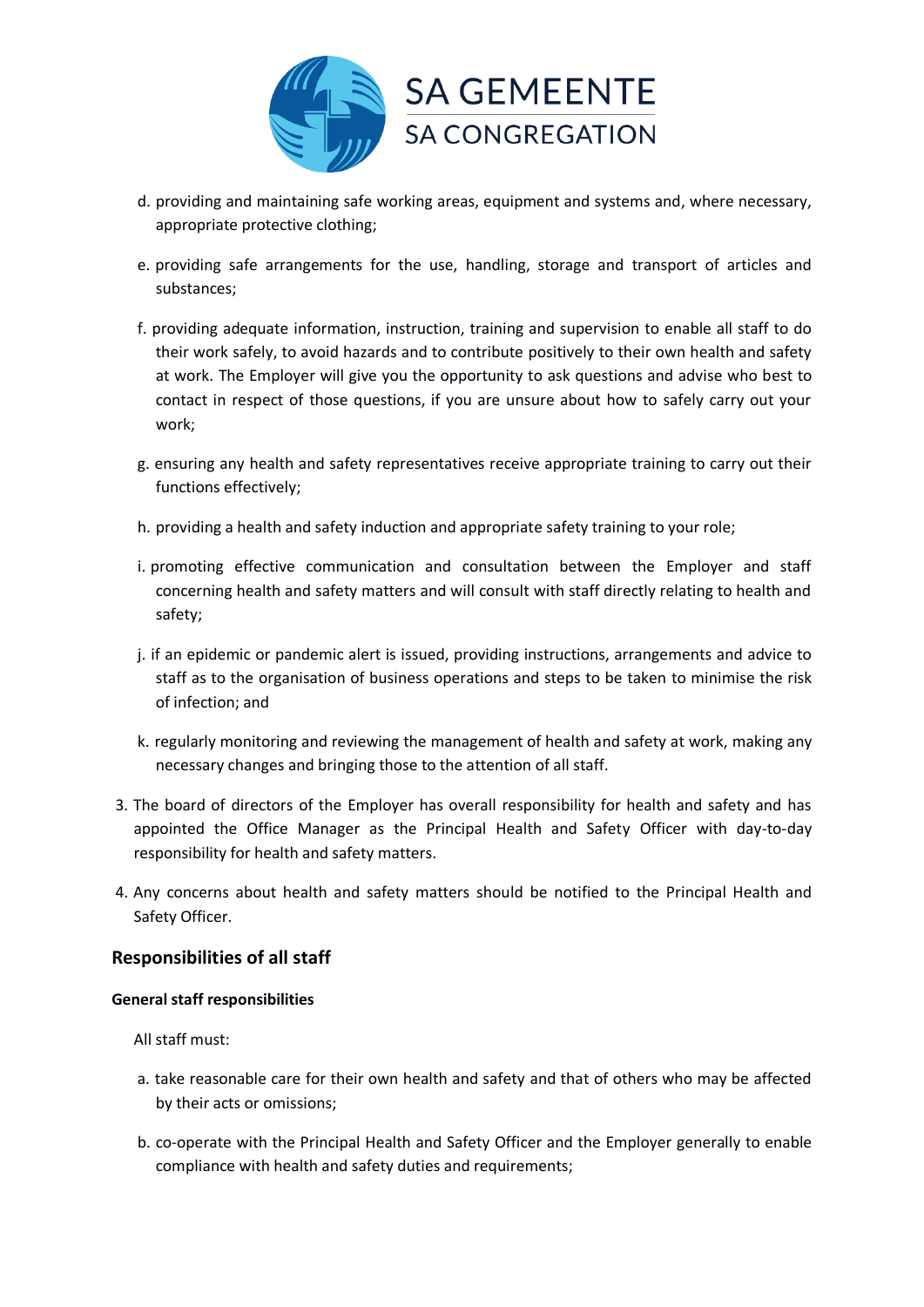

- c. comply with any health and safety instructions and rules, including instructions on the safe use of equipment;
- d. keep health and safety issues in the front of their minds and take personal responsibility for the health and safety implications of their own acts and omissions;
- e. keep the workplace tidy and hazard-free;
- f. report all health and safety concerns to the Principal Health and Safety Officer promptly, including any potential risk, hazard or malfunction of equipment, however minor or trivial it may seem; and
- g. co-operate in the Employer's investigation of any incident or accident which either has led to injury or which could have led to injury, in the Employer's opinion.

#### **Staff responsibilities relating to equipment**

All staff must:

- a. use equipment as directed by any instructions given by representatives of management or contained in any written operating manual or instructions for use and any relevant training;
- b. report any fault with, damage to or concern about any equipment (including health and safety equipment) or its use to the Principal Health and Safety Officer, who is responsible for maintenance and safety of equipment;
- c. ensure that health and safety equipment is not interfered with; and
- d. not attempt to repair equipment unless suitably trained and authorised.

#### **Staff responsibilities relating to accidents and first aid**

All staff must:

- a. promptly report any accident at work involving personal injury, however trivial, to the Principal Health and Safety Officer so that details can be recorded in the Accident Book and cooperate in any associated investigation;
- b. familiarise themselves with the details of first aid facilities and trained first aiders, which are displayed on the notice board in the foyer;
- c. if an accident occurs, dial 077 2589 4210 and ask for the duty first aider, giving name, location and brief details of the problem.
- d. The Principal Health and Safety Officer is responsible for investigating any injuries or work-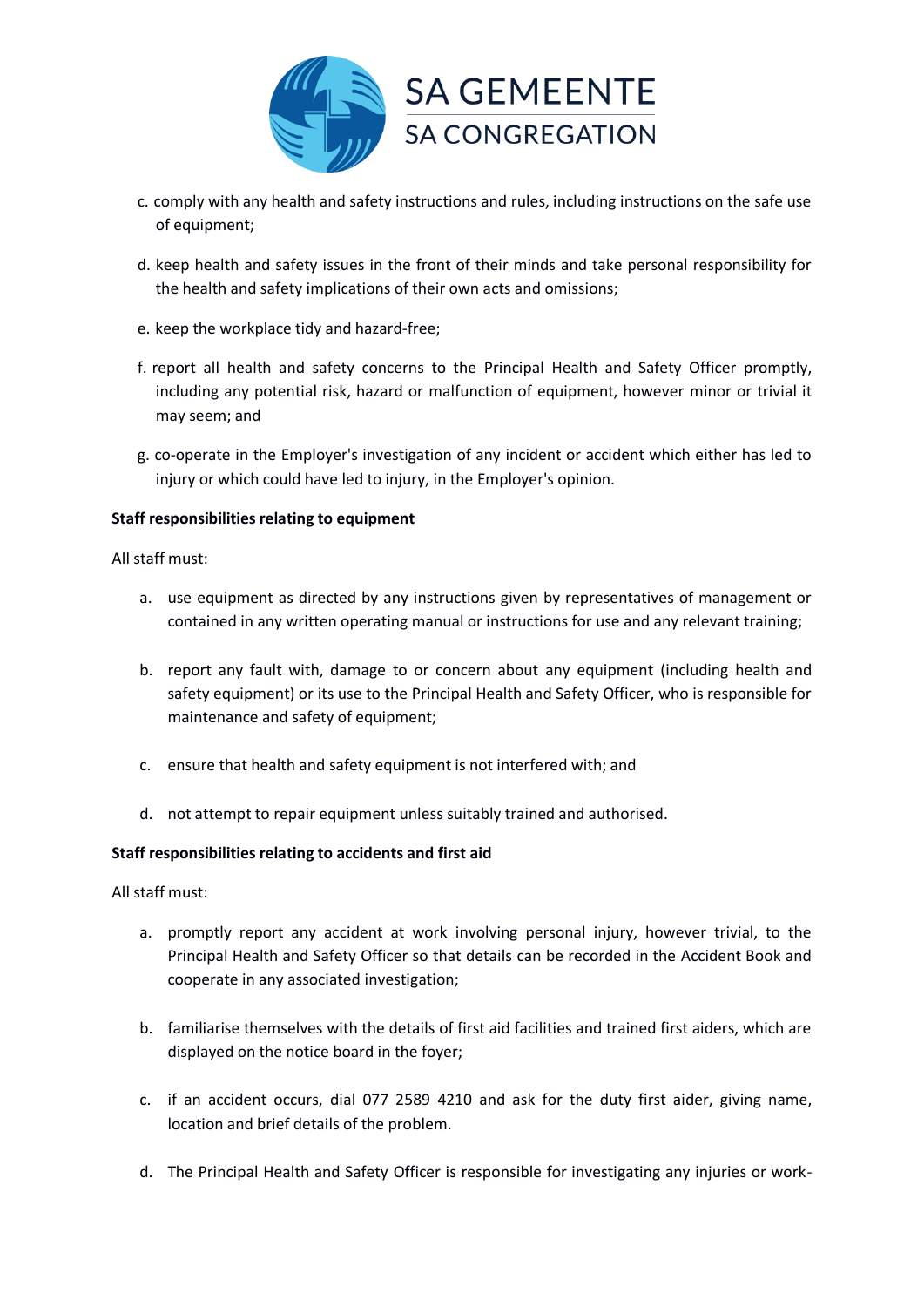

related disease, preparing and keeping accident records, and for submitting reports under the Reporting of Injuries, Diseases and Dangerous Occurrences Regulations 2013 (RIDDOR), where required.

#### **Staff responsibilities relating to national health alerts**

If an epidemic or pandemic alert is issued, all staff must comply and co-operate with all instructions, arrangements and advice issued by the Employer as to the organisation of business operations and steps to be taken by staff to minimise the risk of infection. Any questions should be referred to the Principal Health and Safety Officer.

#### **Staff responsibilities relating to emergency evacuation and fire**

All staff must:

- a. familiarise themselves with the instructions about what to do if there is a fire which are displayed on the notice board in the foyer;
- b. ensure they are aware of the location of fire extinguishers, fire exits and alternative ways of leaving the building in an emergency;
- c. comply with the instructions of fire wardens if there is a fire, suspected fire or fire alarm (or a practice drill for any of these scenarios);
- d. co-operate in fire drills and take them seriously (ensuring that any visitors to the building do the same), fire drills will be held at least once every 12 months;
- e. ensure that fire exits, or fire notices or emergency exit signs are not obstructed or hidden at any time;
- f. notify the Principal Health and Safety Officer immediately of any circumstances (for example, impaired mobility) which might hinder or delay evacuation in a fire. This will allow the Principal Health and Safety Officer to discuss a personal evacuation plan for you, which will be shared with the fire wardens and colleagues working near to you

On discovering a fire, all staff must:

- a. immediately trigger the nearest fire alarm and, if time permits, call the Service coordinator and notify the location of the fire; and
- b. attempt to tackle the fire ONLY if they have been trained or otherwise feel competent to do so. Nominated members of staff will be trained in the use of fire extinguishers.

On hearing the fire alarm, all staff must: